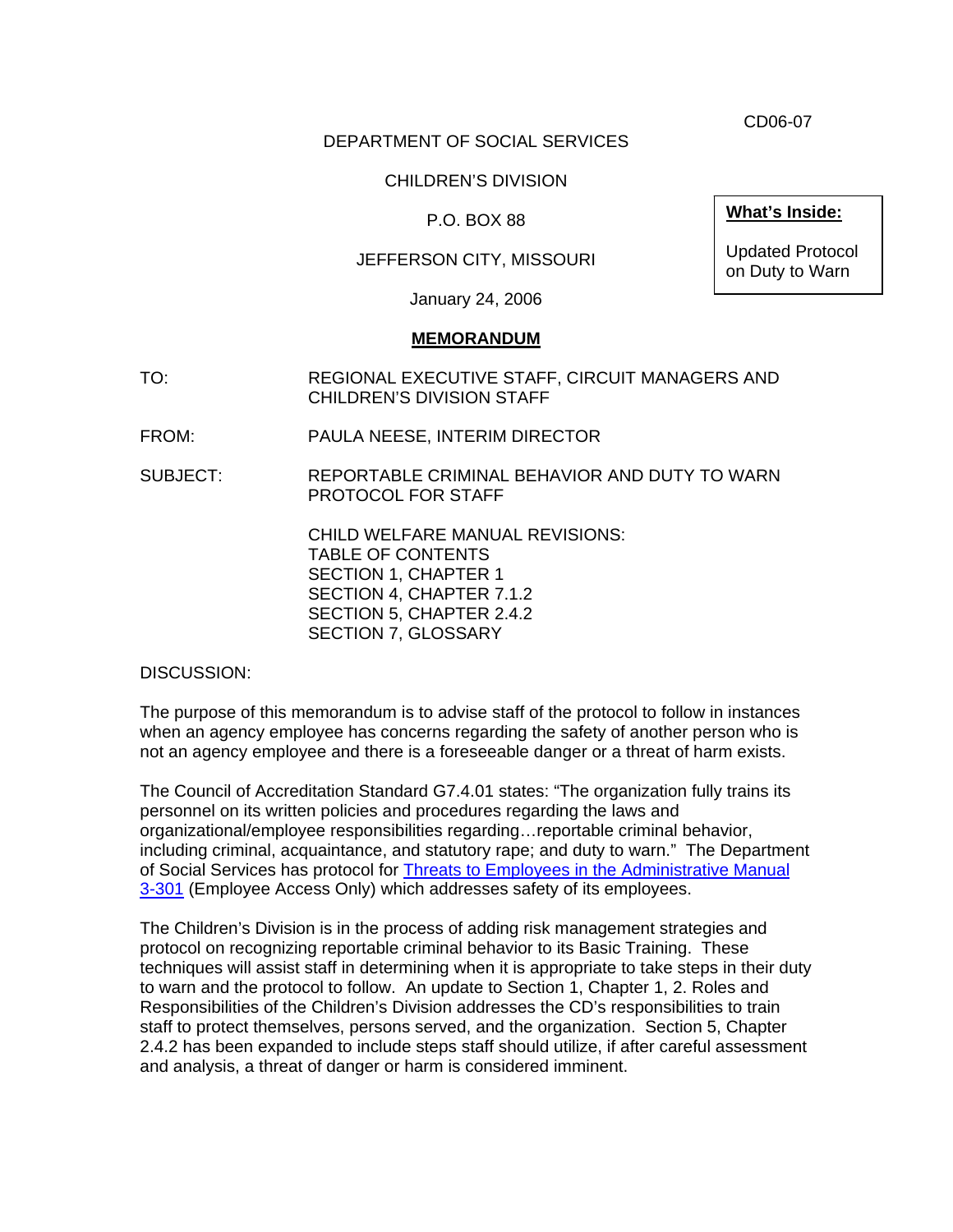Duty to Warn has been added to the Related Subject Box in Section 4 Chapter 7.1.2. The definition of Duty to Warn has been added to Section 7 of the Glossary/Reference in the Child Welfare Manual. Duty to Warn is defined as "the duty of agency staff to inform an identified individual or ascertainable group there is a foreseeable danger or threat of harm exists and failure to act could result in injury."

# **DUTY TO WARN PROTOCOL:**

At any time a CD worker has concerns regarding the safety of a child, another person, self, or agency staff, and there is a foreseeable danger or a threat to harm exists, the worker shall immediately assess and analyze the risk of the threat with their supervisor or Circuit Manager.

## Analysis of Threat

The analysis should determine:

- Does the person have the ability to carry out the threat immediately or in the future?
- What is the nature of the threat and is it specific?
- Does the threat identify a specific person or group?
- Does the agency have past information on the person carrying out the threat?

If it is determined the threat is imminent, the worker should document in the case record the facts supporting the decision to report the threat. The worker and supervisor need to determine if releasing the information would be a breach of confidentiality based on the Health Insurance Portability and Accountability Act (HIPAA) regulations and Protected Health Information (PHI), and according to 210.150 RSMo which addresses confidentiality. Disclosure of personal health information (PHI) is permissible when there is an imminent threat to public safety. Disclosure of PHI must meet the minimum necessary standard, in that only that information necessary to the reporting of the threat should be disclosed. Except in situations where the supervisor is unavailable and the imminent nature of the threat requires otherwise, the supervisor should be involved in making the calls to the person(s) and authorities.

- If the threat to harm is made *to another agency employee* staff should follow the procedures in the DSS manual Threat to Employees 3-301.
- If the threat is regarding a *non-agency person*, and the worker, supervisor and/or Circuit Manager have determined there is imminent risk of harm, the following steps should be taken:
	- 1. Contact the person or ascertainable group and disclose the nature of the threat. Reasonable steps should be made to directly contact the person(s) in imminent danger. The CSW should "disclose the least amount of confidential information necessary to achieve the desired purpose (NASW Code of